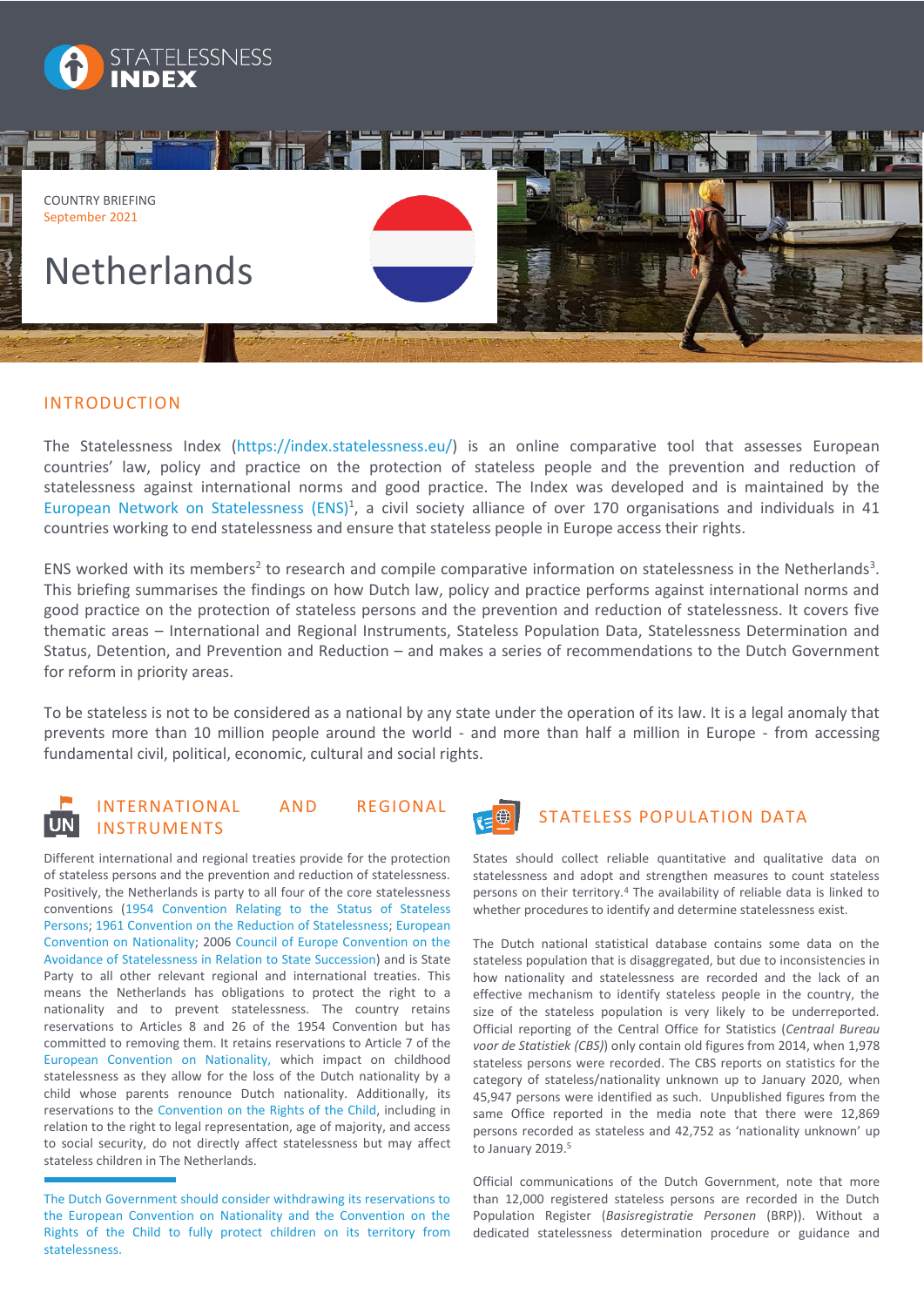

updates for authorities recording statelessness, data on the stateless population remains unreliable.

The Dutch Government should take concrete steps to improve the recording of statelessness, including by harmonising and defining the statistical categories used by different agencies and introducing a separate 'stateless' category. It should ensure that registration officials are trained to accurately identify and record statelessness.

## STATELESSNESS DETERMINATION AND **STATUS**

To be able to provide the protection and rights enshrined in the 1954 Convention, including a residence permit and the right to work, study and facilitated naturalisation, State parties need to be able to identify stateless people on their territory. UNHCR recommends that this is best fulfilled through a dedicated statelessness determination procedure (SDP). <sup>6</sup> Statelessness may be determined through certain administrative procedures in the Netherlands including through local Municipalities in the Dutch Population Register (for legally residing persons) and through the Immigration and Naturalisation Service (IND) in the Database on Foreigners (for those without legal residence). However, there is no formal SDP, there are no obligations in law on the authorities to consider a claim for statelessness made within another procedure and there is no dedicated protection status. A legislative procedure for an SDP has been submitted to Parliament, but there are concerns about the draft that require addressing. Firstly, statelessness determination will *not* lead to legal residence rights. Secondly, stateless children without legal residence will need to wait longer before they can opt for Dutch nationality (ten years instead of three) and will need 'stable principal residence' that requires children and parents to cooperate fully with immigration authorities throughout their stay in the Netherlands, including deportation proceedings.

The Dutch Government should establish in law a dedicated statelessness determination procedure in line with UNHCR Guidance and good practice and fulfil its obligations to stateless persons under the 1954 Convention, including to grant them a residence permit, right to work, study and facilitated naturalisation. Stateless children without legal residence should be treated the same as those with residence rights in line with the best interests of the child principle.



Stateless persons face a heightened risk of arbitrary detention particularly where procedural safeguards to identify and determine statelessness and related barriers to removal are lacking.<sup>7</sup> The Netherlands is bound by the [EU Returns Directive,](https://eur-lex.europa.eu/LexUriServ/LexUriServ.do?uri=OJ:L:2008:348:0098:0107:en:PDF) which requires particular attention to be paid to the situation of vulnerable persons; and the [EU Returns Handbook](https://ec.europa.eu/home-affairs/sites/homeaffairs/files/what-we-do/policies/european-agenda-migration/20170927_recommendation_on_establishing_a_common_return_handbook_annex_en.pdf)<sup>8</sup> requires attention to be paid to the specific situation of stateless persons, ensuring that there is a reasonable prospect of removal *prior to detaining* or prolonging a person's detention.

In practice, Dutch law provides for some procedural safeguards and limited protections against arbitrary detention, but there are significant gaps. Although it is set in law that detention should only be a last resort and there must be a real prospect of removal, statelessness is not considered a juridically relevant fact in decisions to detain and a country of removal is not required to be set prior to detention. Alternatives to detention exist in practice though not in law, and

reports suggest these are not fully considered prior to detaining. There is a time limit, a right to legal aid, judicial oversight, and rules governing the redocumentation process, but there are barriers to accessing legal assistance in practice and no legal status is granted on release, putting people at risk of immediate re-detention.

The Dutch Government should take further steps to protect stateless persons from arbitrary detention by introducing a statelessness determination procedure, a protection status and ensuring clear referral routes from returns proceedings, as well as embedding consideration of statelessness as a juridically relevant fact in all decisions to detain.



As State Party to the 1961 Convention and the European Convention on Nationality, the Netherlands has obligations to prevent and reduce statelessness on its territory. Positively, full safeguards are in place in the Netherlands to prevent statelessness in the case of foundlings and adopted children, but there are gaps for other stateless children born on the territory.

The provision in Dutch nationality law for children born on the territory who would otherwise be stateless is not automatic and requires continuous, legal, permanent residence of at least three years, as well as proof of the child's statelessness. The current draft legislation before Parliament proposes to positively amend the safeguard for stateless children born on the territory by revoking the residence requirement, but the proposal is problematic as it maintains a requirement of 'stable principal residence' of ten years and makes a child's right to acquire nationality conditional on the actions of their parents. Children born to unmarried Dutch fathers and a foreign mother are also disadvantaged by a requirement that the father officially acknowledges paternity before the child is seven. In practice, Dutch fathers can face difficulties and delays acknowledging their child when the mother does not have legal residence and official identification documents. If a parent acquires Dutch nationality after acknowledging the child, the child can only apply for Dutch nationality together with the parent if they hold a permanent residence permit immediately prior to the application.

Every child's right to a legal identity and nationality is not only essential to the prevention and reduction of statelessness but is a core principle of international law.<sup>9</sup> Birth registration must be free and take place immediately after birth without delay. Dutch law provides for universal, immediate birth registration, and all children are issued birth certificates in the Netherlands. However, parents without legal residence or who lack key documents may face barriers and the procedure for late birth registration is very complex.

The Dutch Government should amend the law to ensure that all children born on its territory who would otherwise be stateless acquire a nationality at birth without conditions, and remove all practical barriers to birth registration.